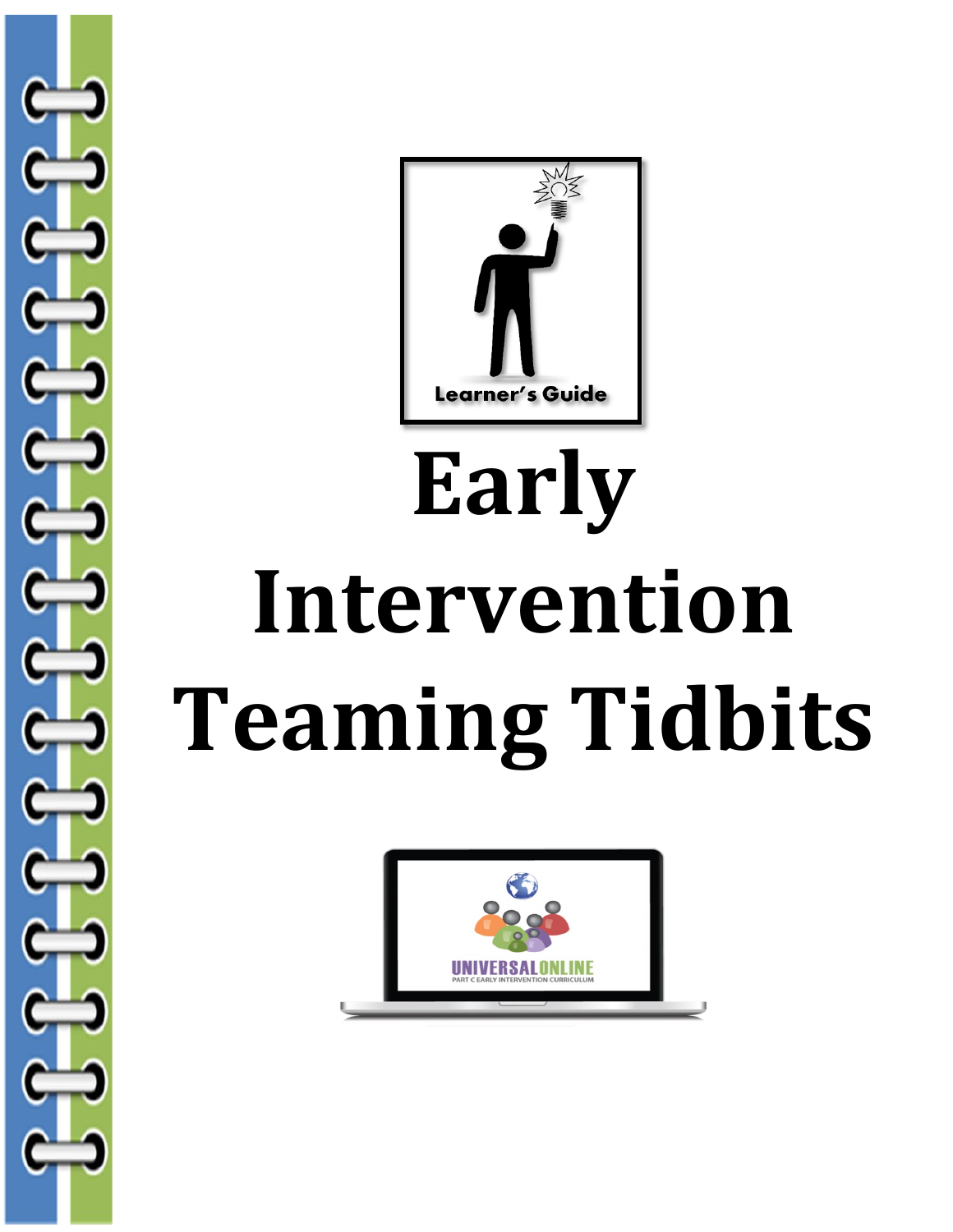# **Early Intervention Teaming Tidbits**

The purpose of this Learner's Guide is to be a companion tool for facilitators supporting individuals completing the Universal Online Part C EI Curriculum *Teaming Tidbits.* The *Teaming Tidbits* provide challenges, scenarios, and resources to support quality teaming behaviors. Quality teaming was first introduced in the *[Foundational Pillars of Early Intervention Modules](http://universalonlinepartceicurriculum.pbworks.com/w/page/100926430/Foundational%20Pillars%20of%20Early%20Intervention)*.



*Foundational Pillars of Early Intervention – Quality Teaming Behaviors*

# *Teaming Tidbits*

**Understanding Team Purpose Share Common Tasks and Understand Unique Roles Help One Another Learn and Grow Value and Respect One Another Communicate Openly and Honestly**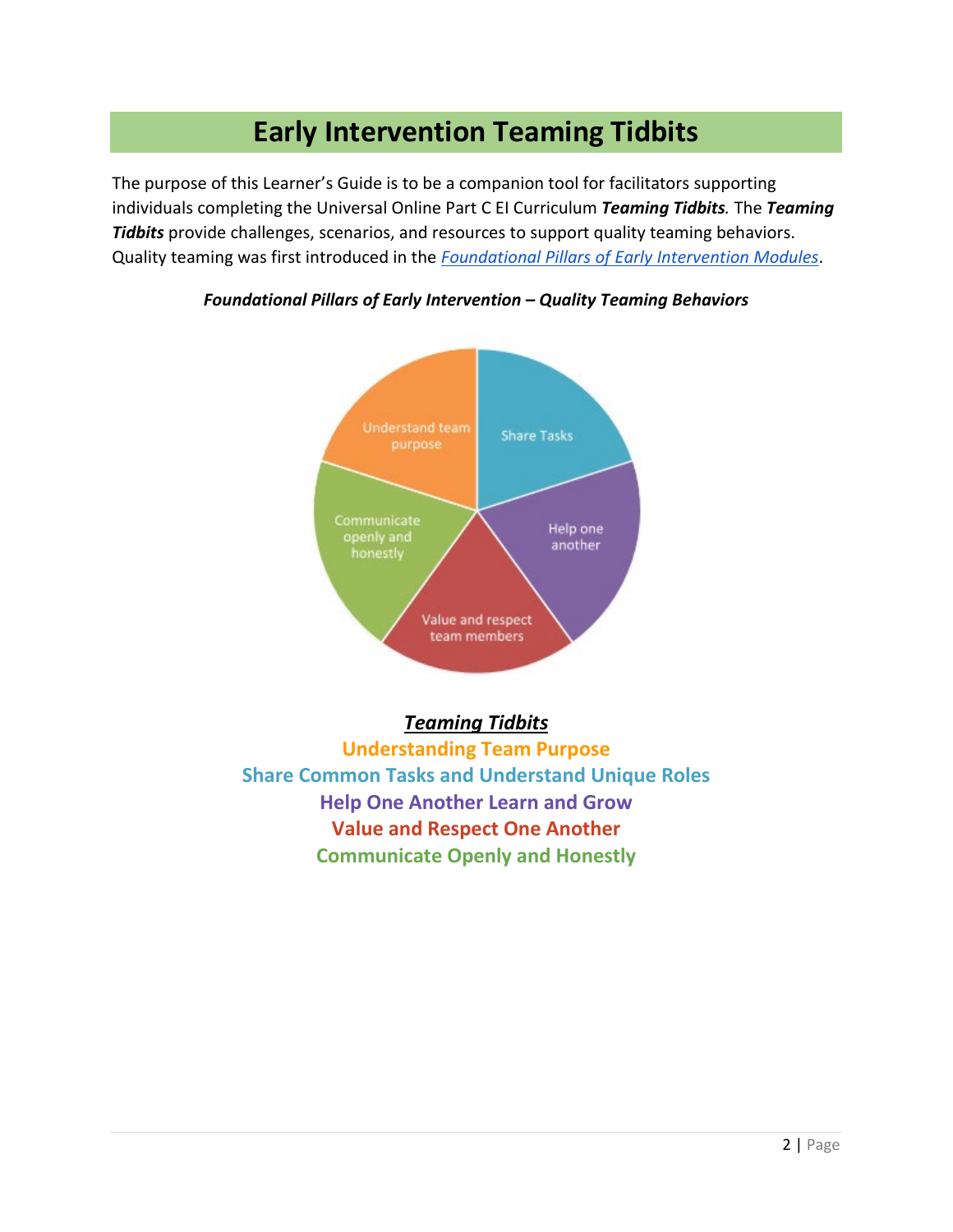# Teaming Tidbits Background

The Early Intervention Teaming Tidbits series are developed by an international workgroup that formed out of the Early Intervention-Early Childhood Professional Development Community of Practice (EI-EC-PD-CoP). Members of the workgroup have extensive experience developing and delivering early intervention training. These five modules are part of a Universal Online Part C Early Intervention Curriculum that may be used to support quality early intervention practices.

The Teaming Tidbits include five modules that cover topical areas related to quality teaming practices in early intervention. The Tidbits are available in two formats:

1) Self-paced asynchronous online format developed in Articulate; and 2) PowerPoint presentation with slide notes illustrating key aspects of the different Tidbits.

The information in these Tidbits are applicable to every Part C program. Trainers may choose to insert state specific information in the PowerPoint presentation or may want to use state specific information as extension activities. The Tidbits can be viewed by an individual or a group of participants. Although the Tidbits are designed to be viewed online, trainers may choose to use the PowerPoint without the recorded audio to present the modules in a face-to-face or webinar format using the slide notes.

The Tidbits and their content may be used without charge for instructional purposes but may not be used for commercial gain. Facilitators may choose to use all or part of the presentation.

Whether you choose to use all or part of the presentation, you must credit the work in the following manner:

## **Early Intervention-Early Childhood Professional Development Community of Practice. (2020). Teaming Tidbits. Retrieved from: [https://tinyurl.com/universalEITeamingTidbits](https://urldefense.proofpoint.com/v2/url?u=https-3A__tinyurl.com_universalEITeamingTidbits&d=DwMFaQ&c=Cu5g146wZdoqVuKpTNsYHeFX_rg6kWhlkLF8Eft-wwo&r=JL_jdF61e7o6lhsIB-pDDMItIKJY4gyjN9_wpLCQHKA&m=z34dZgLdFrP-ic0reV0XkTpV6o3zVGyB6tXb0rWE7MA&s=0sjkN9h-fIbM05gq1Z_37kBwbLNcUkLOO_xcoOCe550&e=)**

Citation of the work should not suggest that the developers of the Universal Online Part C Early Intervention Curriculum endorse you or your use of the work.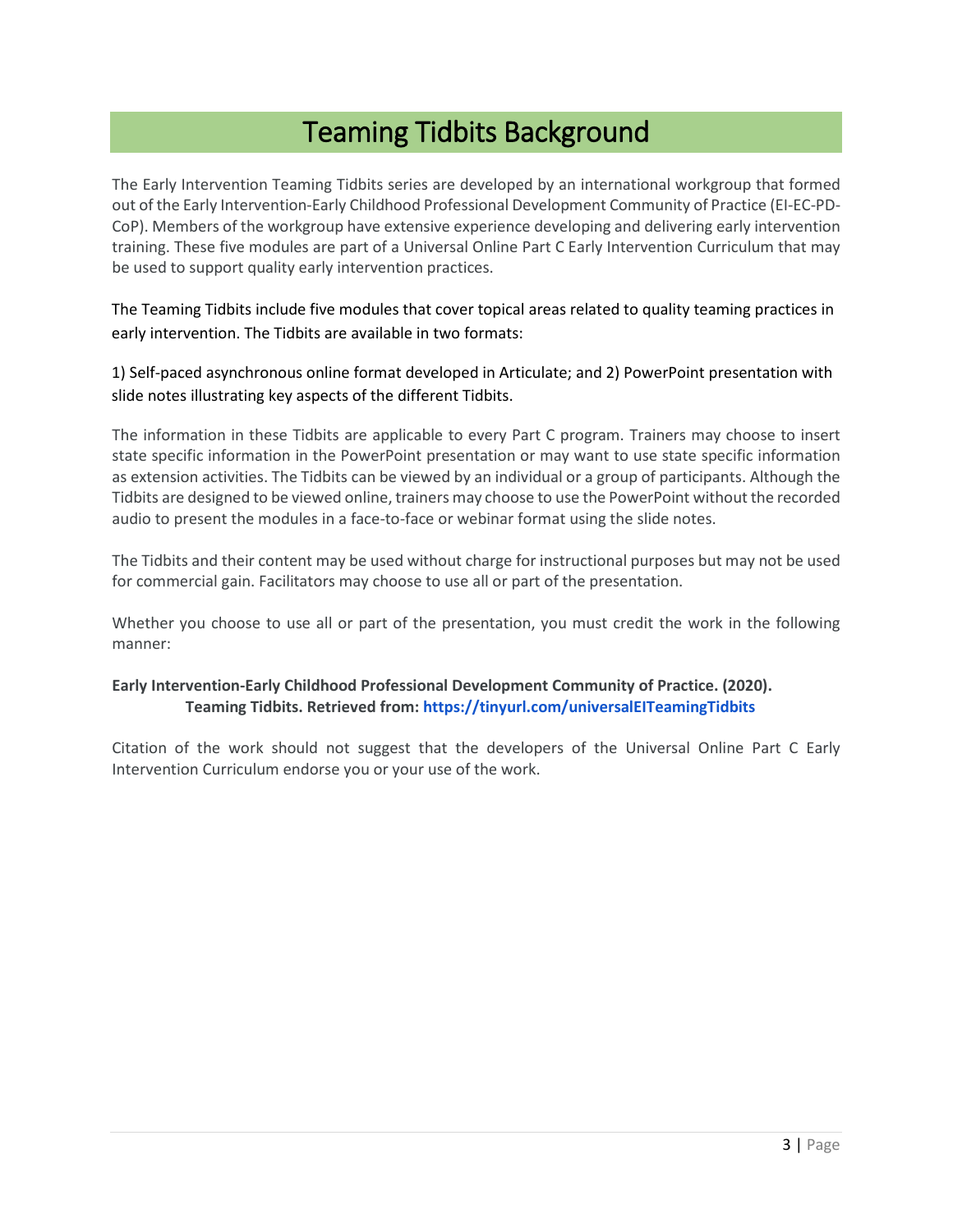# Learner's Guide Overview

This Learner's Guide is a tool to support early intervention personnel as they participate in training activities. The guide is intended to be used in conjunction with the online "Teaming Tidbit" modules. It is not a "stand alone" resource for distribution. It includes a general outline of content covered within each Tidbit, space to take notes as you follow along, "optional" reflection activities, "Learner's Guide" reflection activities, things to consider as it relates to teaming challenges presented, and additional resources and references.

|                 | General content and a place to take notes            |
|-----------------|------------------------------------------------------|
|                 | Optional reflective activity suggested in the Tidbit |
| Learner's Guide | Learner's Guide reflection activity                  |
|                 | Things to Consider                                   |
|                 | Resources                                            |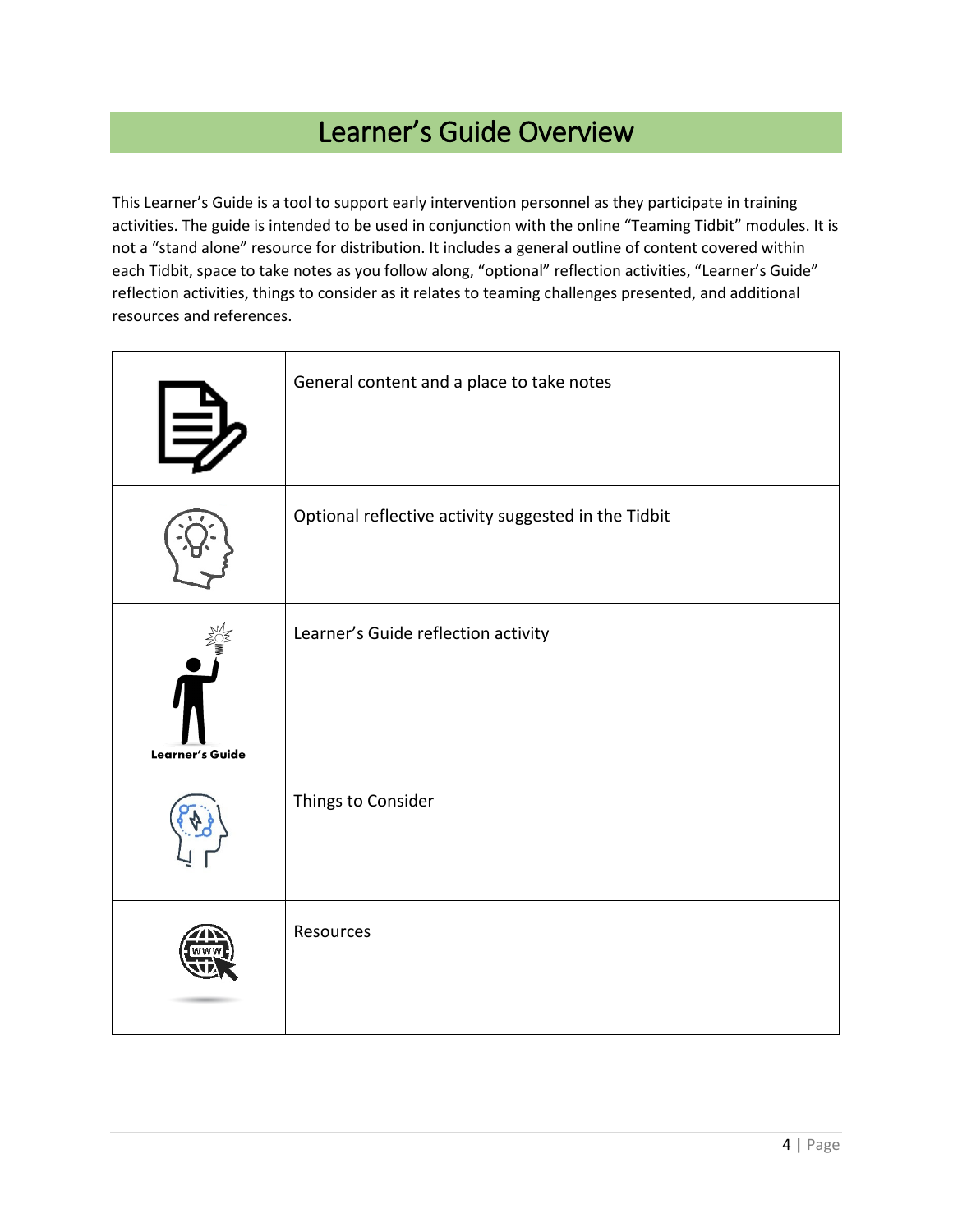# **Learner's Guide**



All members must understand that a team's purpose is to work together to support the EI program's mission and vision. The Division for Early Childhood (DEC) Recommended Practices on Leadership, Family, and Teaming and Collaboration acknowledge the importance of having a shared understanding.



**It is important for all team members to understand the team's purpose because….**



**What is your program's stated purpose? Who can help you figure this out if you are not sure?**



**When there is a team member who doesn't believe in the team's purpose I…**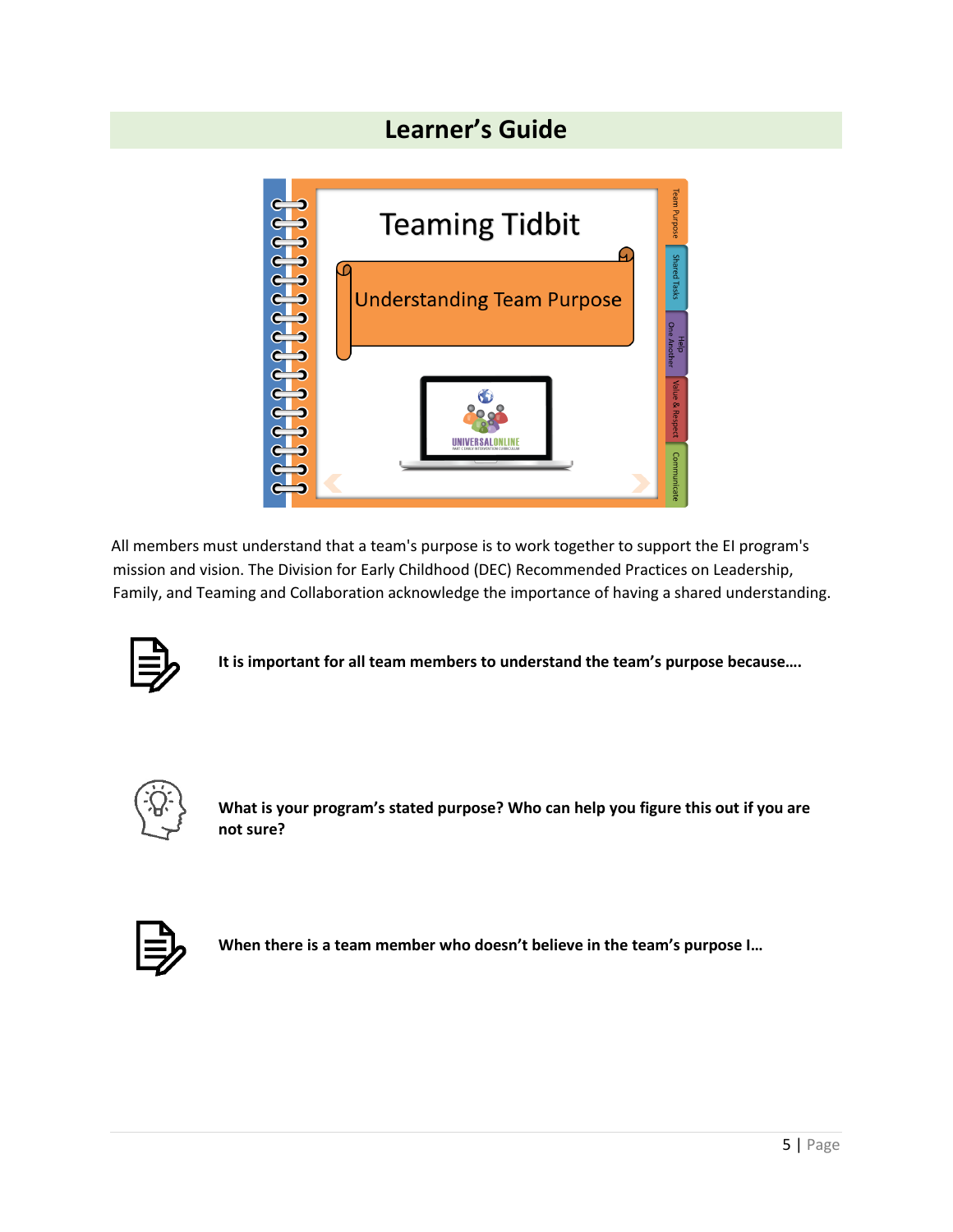## **Teaming Challenge – Scenario 1:**

Claire is a certified teacher and a service coordinator. She has been providing special instruction and service coordination for three years. A new Physical Therapist, Susan, has joined Claire's team. Susan attends an IFSP meeting with Claire as part of her initial training. Claire notices that Susan seems to be upset when the team discusses goals and strategies for the child and especially when the team plans services.

When Claire and Susan get back into the car, Claire asks if she is ok. Susan says, "I really wanted to work for the early intervention program because I love babies, but I can't plan goals and offer strategies outside of the motor domain. I certainly can't make recommendations for services that aren't PT. This violates my PT license and goes against my professional ethics."



**Uh oh! Has this ever happened to you? What questions might you have for Susan? What types of support or resources could you offer her if she doesn't understand how to carry out the team's purpose?**



# **Things to Consider:**

- $\vee$  What makes her uncomfortable with this philosophy?
- $\vee$  What specific practices does she feel oppose her professional ethics and licensure?
- $\vee$  What did her training include?
- $\mathcal V$  Has she ever seen this approach carried out by another PT?

## **Additional Suggestions:**

- 1. Share examples of other IFSP outcomes and goals where motor activities are included across outcomes.
- 2. Suggest your team member shadow or find another more experienced provider in their professional discipline to observe how this is done in practice.
- 3. Watch and discuss Early Intervention Changing the Mindset [\(https://www.youtube.com/watch?v=jA6IOf9A298\)](https://www.youtube.com/watch?v=jA6IOf9A298) which is a short video that provides insights from practitioners who have evolved their practices.



## **Resources to Explore:**

All resources for the Teaming Tidbits can be found here: [https://tinyurl.com/EITeamingTidbitResources.](https://tinyurl.com/EITeamingTidbitResources)

- Professional organization position statements
- Cross Disciplinary Competency Alignment Article
- Key Principles Crosswalk